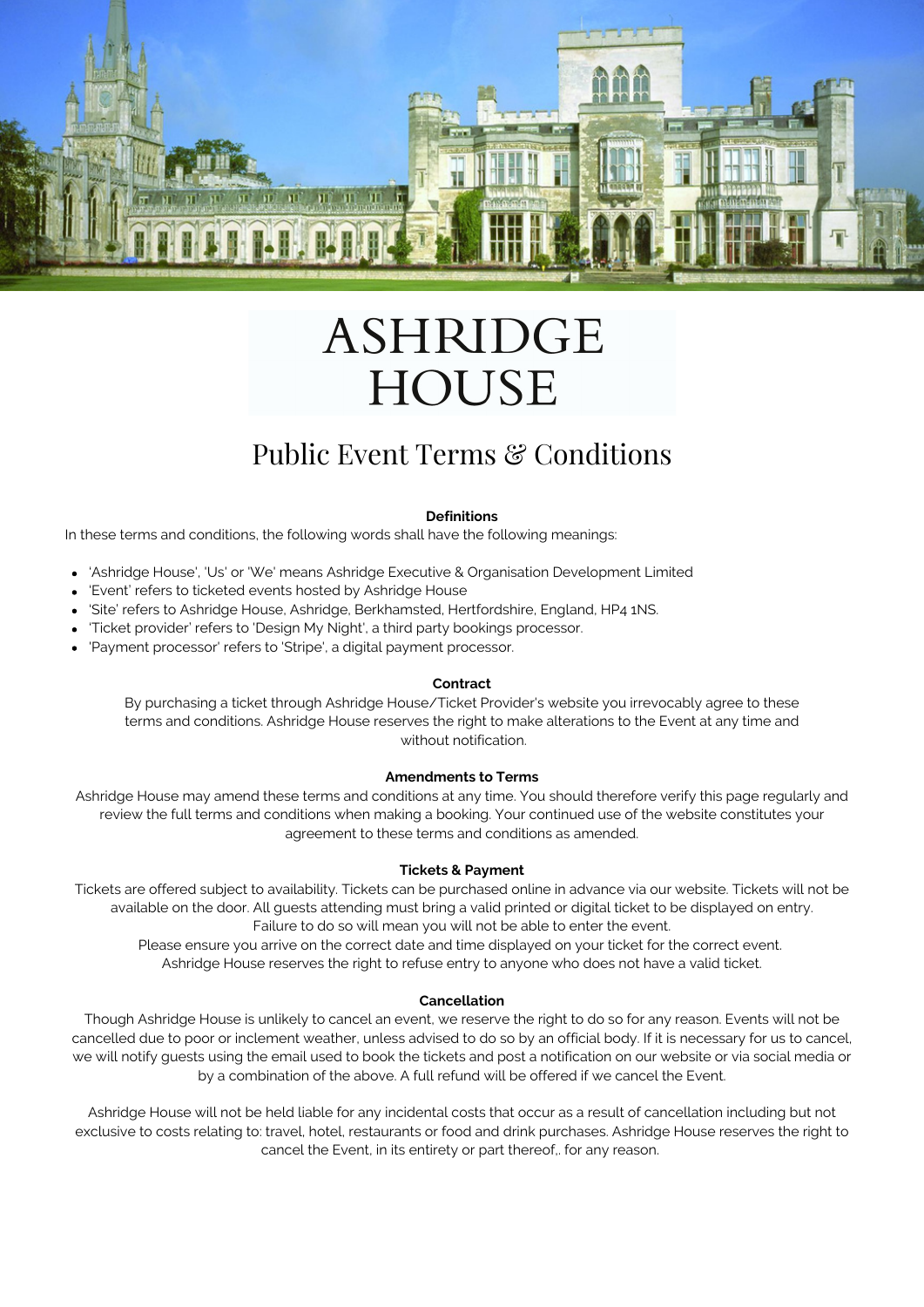# **Tickets & Refunds**

Tickets are emailed to guests. A booking confirmation email will be sent at the time of booking and this booking confirmation email serves as the ticket for this event. We do not post tickets or booking confirmations. We cannot guarantee entry without the original purchase reference number and e-ticket. Tickets are sold for use by the buyer only (and their party) and are not for resale for commercial gain by the holder. We reserve the right to cancel tickets and refuse entry where this condition is breached, or where we have reason to suspect there is a breach.

> We are not able to offer exchanges or refunds once tickets have been purchased. We are also not able to offer refunds/duplicates on unwanted/lost tickets.

# **Covid-19**

Your booking must comply with the current Government guidance around Covid-19 applicable to England. Tickets are nonrefundable if you are unable to attend due to becoming infected with Covid-19, have been in close contact with someone infected with Covid-19, and/or are self-isolating, or have symptoms of Covid-19. Tickets are non-refundable in the event of a national lockdown.

# **Outdoor Events: Site, Garden and Grounds**

If the Event takes place outdoors around the grounds and gardens of Ashridge House, parts of the garden may be muddy and wet - we advise that these areas are not suitable for regular pushchairs and suggest alternative ways to carry infants when accessing these areas. No animals may be brought on Site unless they are trained and approved service dogs, unless otherwise stated for a specific event. There may be themed props and/or equipment around the grounds of Ashridge House, and though every precaution has been made to ensure their safety, we ask that attendees of the event do not touch or interfere with such props and equipment as this could compromise their safety.

#### **Weather**

For events that are held outside with no access to the buildings at Ashridge House, adverse weather conditions will not be considered a valid reason for cancellation unless they are considered to be a safety risk to guests, staff, or equipment. Guests should always dress with the weather and time of year in mind. Guests who are unable to attend or who choose not to attend the Event because of predicted or actual weather are not eligible for a refund if the event goes ahead.

# **Guest property**

Vehicles and guests' property are brought on to the Site at your own risk. Ashridge House does not accept responsibility for any loss, damage or theft of any item. Ashridge House will not be held responsible for any damage or loss of guests' property howsoever caused.

#### **Marketing & Event Photography**

Marketing emails will only be sent to individuals who have specifically given their permission to receive such offers from Ashridge House and third parties. All customers have the choice to opt-in or unsubscribe, from marketing emails and other communications at any time. Our mailing lists and customer information is not for sale however may be used by our partners and sponsors. By opting in to our marketing policy you agree to this. We reserve the right to contact all guests with event specific information in order to fulfil our contractual and business obligations in line with the Data Protection Act 2018.

Images from the Event may be used for promotional materials, publications, articles and for publicity/marketing purposes. We reserve the right to use any images from the Event for social media, for promotional use or business purposes for Ashridge House in any form or media. By attending our event you consent to being featured in our event photography.

# **Confidentiality**

Your personal information will be handled with the utmost confidence. Ashridge House will adhere to all UK data protection, data transfer, data retention, and confidentiality regulations and always stores data sent to us in a secure manner. All personal and sensitive information that you send to us or forms part of our communications, will be kept confidential.

#### **Legal Liability**

Ashridge House takes every effort to ensure that information contained on its website is accurate. However, no liability is accepted arising from reliance upon information contained on these pages or any other information accessed via this website. We have no liability to you for any loss of profit, loss of business, business interruption, or loss of business opportunity. As required by law, our liability is not limited in the event of death or personal injury caused by our negligence or in relation to fraud or fraudulent misrepresentation.